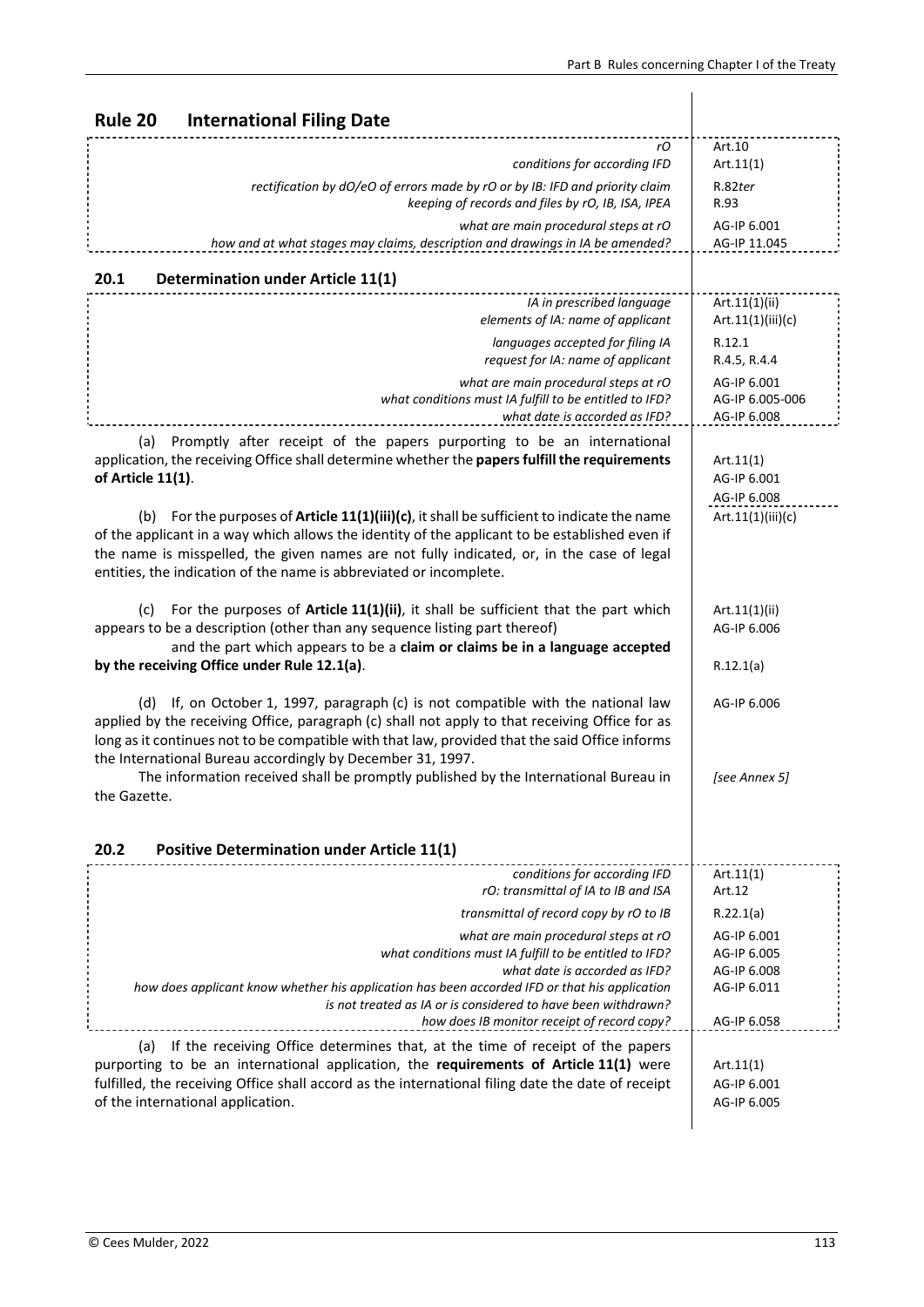| The receiving Office shall stamp the request of the international application<br>(b)<br>which it has accorded an international filing date as prescribed by the Administrative<br>Instructions.                                                                                                                                                                                                                                                    |                                                                          |
|----------------------------------------------------------------------------------------------------------------------------------------------------------------------------------------------------------------------------------------------------------------------------------------------------------------------------------------------------------------------------------------------------------------------------------------------------|--------------------------------------------------------------------------|
| The copy whose request has been so stamped shall be the record copy of the<br>international application.                                                                                                                                                                                                                                                                                                                                           | Art. $12(1)$                                                             |
| The receiving Office shall promptly notify the applicant of the international<br>(c)<br>application number and the international filing date.<br>At the same time, it shall send to the International Bureau a copy of the<br>notification sent to the applicant, except where it has already sent, or is sending at the same<br>time, the record copy to the International Bureau under Rule 22.1(a).                                             | AG-IP 6.011<br>AG-IP 6.058<br>Art.12(1)<br>R.22.1(a)                     |
| 20.3<br>Defects under Article 11(1)                                                                                                                                                                                                                                                                                                                                                                                                                |                                                                          |
| conditions for according IFD<br>elements of IA: description<br>elements of IA: claim or claims<br>rO invites applicant to correct within prescribed time limit                                                                                                                                                                                                                                                                                     | Art.11(1)<br>Art.11(1)(iii)(d)<br>Art.11(1)(iii)(e)<br>Art. $11(2)$      |
| request for IA: statement of incorporation by reference<br>language of elements and parts furnished under R.20.3, 20.5, 20.5bis or 20.6<br>IFD: positive determination under Art.11(1)<br>IFD: missing parts<br>IFD: erroneously filed elements and parts<br>IFD: confirmation of incorporation by reference of elements and parts<br>IFD: time limit to furnish corrections or to confirm incorporation by reference, and to make<br>observations | R.4.18<br>R.12.1bis<br>R.20.2<br>R.20.5<br>R.20.5bis<br>R.20.6<br>R.20.7 |
| rectification by dO/eO of errors made by rO or by IB: IFD and priority claim                                                                                                                                                                                                                                                                                                                                                                       | R.82ter                                                                  |
| what defects influence IFD?<br>what happens if all sheets of IA are not received on same day?<br>can missing or correct pages be added to IA without affecting IFD?<br>what are consequences if requirements for incorporation by reference are not complied with?                                                                                                                                                                                 | AG-IP 6.024-025<br>AG-IP 6.026<br>AG-IP 6.027<br>AG-IP 6.030             |
| EPO as rO: filing of IA and examination on filing: incorporation by reference of missing elements<br>or parts                                                                                                                                                                                                                                                                                                                                      | GL/PCT-EPO A-II 5                                                        |
| Where, in determining whether the papers purporting to be an international<br>(a)<br>application fulfill the requirements of Article 11(1), the receiving Office finds that any of the<br>requirements of Article 11(1) are not, or appear not to be fulfilled, it shall promptly invite<br>the applicant, at the applicant's option:                                                                                                              | Art.11(1)                                                                |
| (i) to furnish the required correction under Article 11(2); or                                                                                                                                                                                                                                                                                                                                                                                     | Art. $11(2)$                                                             |
| (ii) where the requirements concerned are those relating to an element<br>referred to in Article 11(1)(iii)(d) or (e),<br>to confirm in accordance with Rule 20.6(a)<br>that the element is incorporated by reference under Rule 4.18;                                                                                                                                                                                                             | Art.11(1)(iii)(d)<br>Art.11(1)(iii)(e)<br>R.20.6(a)<br>R.4.18            |
| and to make observations, if any, within the applicable time limit under Rule 20.7. If that<br>time limit expires after the expiration of 12 months from the filing date of any application<br>whose priority is claimed, the receiving Office shall call that circumstance to the attention of                                                                                                                                                    | R.20.7                                                                   |

the applicant.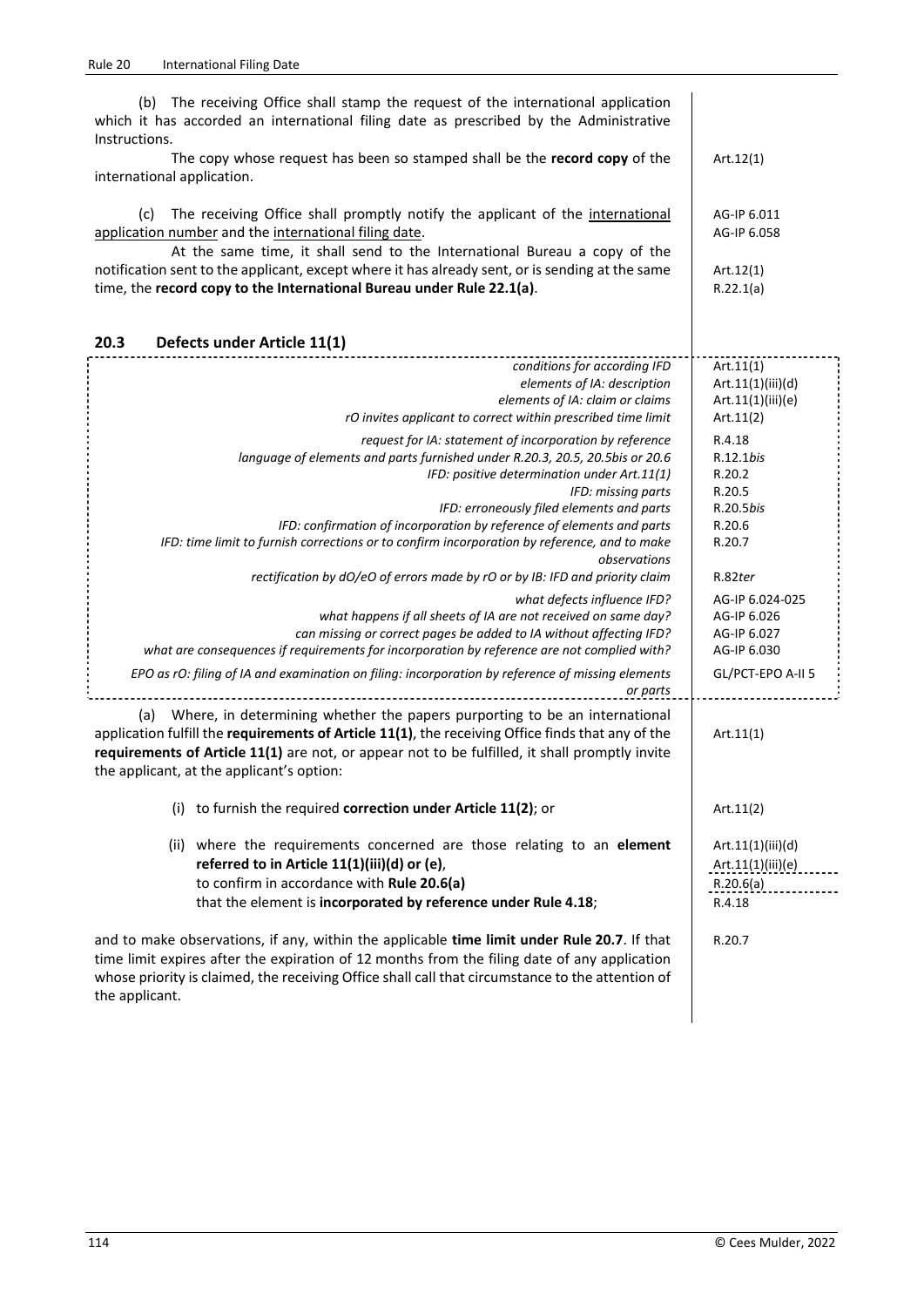| Where, following an invitation under paragraph (a) or otherwise:<br>(b)                                                                                                                                        | AG-IP 6.026<br>'otherwise':<br>initiative of<br>applicant |
|----------------------------------------------------------------------------------------------------------------------------------------------------------------------------------------------------------------|-----------------------------------------------------------|
| (i) the applicant furnishes to the receiving Office the required correction under<br>Article 11(2) after the date of receipt of the purported international application                                        | Art.11(2)                                                 |
| but on a later date falling within the applicable time limit under Rule 20.7,<br>the receiving Office shall accord that later date as the international filing<br><u>date</u>                                  | R.20.7<br>AG-IP 6.030                                     |
| and proceed as provided in Rule 20.2(b) and (c);                                                                                                                                                               | R.20.2                                                    |
| an element referred to in Article 11(1)(iii)(d) or (e) is,<br>(ii)                                                                                                                                             | Art.11(1)(iii)(d)<br>Art.11(1)(iii)(e)                    |
| under Rule 20.6(b),                                                                                                                                                                                            | R.12.1bis<br>R.20.6(b)                                    |
| considered to have been contained in the international application on the<br>date on which one or more elements referred to in Article 11(1)(iii) were first received by<br>the receiving Office,              | Art.11(1)(iii)<br>R.4.18                                  |
| the receiving Office shall accord as the international filing date the date on                                                                                                                                 |                                                           |
| which all of the requirements of Article 11(1) are fulfilled<br>and proceed as provided in Rule 20.2(b) and (c).                                                                                               | Art.11(1)<br>R.20.2                                       |
| If the receiving Office later discovers, or on the basis of the applicant's reply<br>(c)<br>realizes, that it has erred in issuing an invitation under paragraph (a) since the requirements                    |                                                           |
| of Article 11(1) were fulfilled when the papers were received,<br>it shall proceed as provided in Rule 20.2.                                                                                                   | Art.11(1)<br>R.20.2                                       |
|                                                                                                                                                                                                                | R.82ter.1                                                 |
| <b>Negative Determination under Article 11(1)</b><br>20.4                                                                                                                                                      |                                                           |
| conditions for according IFD<br>review by dOs                                                                                                                                                                  | Art.11(1)<br>Art. $25(1)$                                 |
| IFD: defects under Art.11(1)<br>IFD: time limit to furnish corrections or to confirm incorporation by reference, and to make<br>observations<br>review by dOs                                                  | R.20.3<br>R.20.7<br>R.51                                  |
| keeping of records and files by rO, IB, ISA, IPEA                                                                                                                                                              | R.93                                                      |
| how does applicant know whether his application has been accorded IFD or that his application<br>is not treated as IA or is considered to have been withdrawn?                                                 | AG-IP 6.011                                               |
| what are consequences if requirements for incorporation by reference are not complied with?<br>when and how is IA published by IB?                                                                             | AG-IP 6.030<br>AG-IP 9.012                                |
| If the receiving Office does not receive, within the applicable time limit under<br>Rule 20.7,                                                                                                                 | R.20.7                                                    |
| a correction or confirmation referred to in Rule 20.3(a),<br>or if a correction or confirmation has been received but the application still does not                                                           | R.20.3(a)                                                 |
| fulfill the requirements of Article 11(1), the receiving Office shall:                                                                                                                                         | Art.11(1)                                                 |
| (i) promptly notify the applicant that the application is not and will not be<br>treated as an international application and shall indicate the reasons therefor;                                              | AG-IP 6.011<br>R.51.1<br>R.51.2                           |
| (ii) notify the International Bureau that the number it has marked on the papers<br>will not be used as an international application number;                                                                   |                                                           |
| (iii) keep the papers constituting the purported international application and<br>any correspondence relating thereto as provided in Rule 93.1; and                                                            | R.93.1                                                    |
| (iv) send a copy of the said papers to the International Bureau where, pursuant<br>to a request by the applicant under Article 25(1), the International Bureau needs such a<br>copy and specially asks for it. | Art. $25(1)$                                              |
|                                                                                                                                                                                                                |                                                           |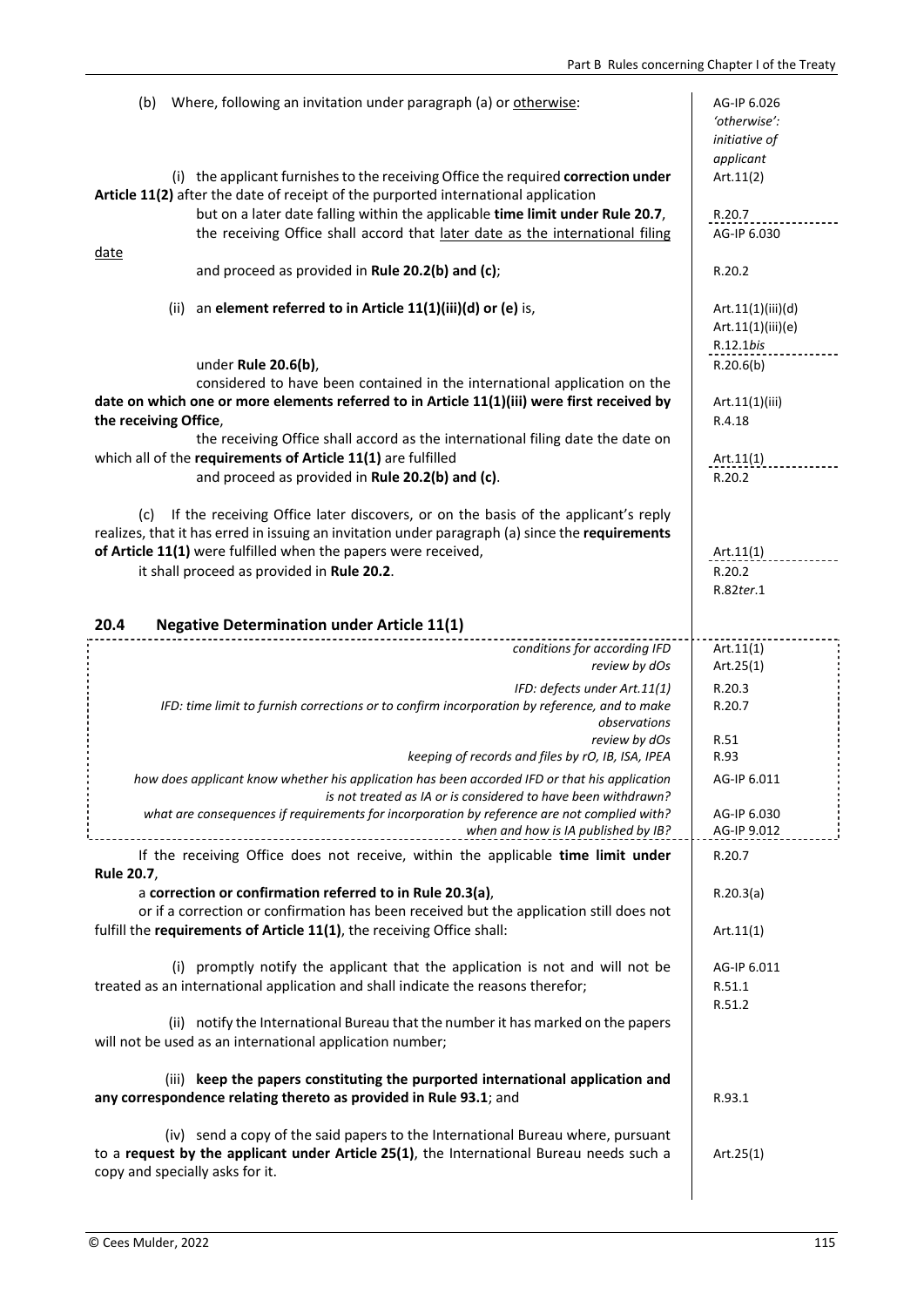| 20.5<br><b>Missing Parts</b>                                                                                                                                                                                                                                                                                                                                                                                                 |                                                                                |
|------------------------------------------------------------------------------------------------------------------------------------------------------------------------------------------------------------------------------------------------------------------------------------------------------------------------------------------------------------------------------------------------------------------------------|--------------------------------------------------------------------------------|
| "element" = all of description or all of claims<br>"part" = part of description, part of claims or all or parts of drawings                                                                                                                                                                                                                                                                                                  |                                                                                |
| conditions for according IFD<br>elements of IA: description<br>elements of IA: claim or claims<br>missing drawings                                                                                                                                                                                                                                                                                                           | Art.11(1)<br>Art.11(1)(iii)(d)<br>Art.11(1)(iii)(e)<br>Art.14(2)               |
| request for IA: statement of incorporation by reference<br>language of elements and parts furnished under R.20.3, 20.5, 20.5bis or 20.6<br>IFD: positive determination under Art.11(1)<br>IFD: erroneously filed elements and parts<br>IFD: confirmation of incorporation by reference of elements and parts<br>IFD: time limit to furnish corrections or to confirm incorporation by reference, and to make<br>observations | R.4.18<br>R.12.1bis<br>R.20.2<br>R.20.5bis<br>R.20.6<br>R.20.7                 |
| ISA may ask for additional fee if missing part or correct element or part is included in IA or<br>considered to have been contained in IA if ISA is notified after it has begun to draw up ISR<br>rectification by dO/eO of errors made by rO or by IB: IFD and priority claim                                                                                                                                               | R.40bis<br>R.82ter                                                             |
| what defects influence IFD?<br>what happens if all sheets of IA are not received on same day?<br>can missing or correct pages be added to IA without affecting IFD?<br>what are consequences if requirements for incorporation by reference are not complied with?<br>what if IA contains later submitted missing parts or correct elements or parts?                                                                        | AG-IP 6.024-025<br>AG-IP 6.026<br>AG-IP 6.027<br>AG-IP 6.030<br>AG-IP 7.004A-B |
| similar provision in EPC: missing parts of the description or missing drawing                                                                                                                                                                                                                                                                                                                                                | <b>R.56 EPC</b>                                                                |
| EPO as rO: filing of IA and examination on filing: incorporation by reference of missing elements                                                                                                                                                                                                                                                                                                                            | GL/PCT-EPO A-II 5                                                              |
| or parts<br>EPO as ISA: incorporating missing parts or elements, or correct parts or elements, completely<br>contained in priority document                                                                                                                                                                                                                                                                                  | GL/PCT-EPO B-III<br>2.3.3                                                      |
| EPO as IPEA: allowability of amendments: incorporating missing or correct parts or elements<br>completely contained in priority document                                                                                                                                                                                                                                                                                     | GL/PCT-EPO H-II 2.2                                                            |
| EPO as rO: how can missing parts or elements be incorporated by reference into IA?<br>EPO as ISA: incorporation by reference of missing parts or elements                                                                                                                                                                                                                                                                    | EPG/EPO 2.4<br>EPG/EPO 3.2.017                                                 |
| Where, in determining whether the papers purporting to be an international<br>(a)<br>application fulfill the requirements of Article 11(1),                                                                                                                                                                                                                                                                                  | Art.11(1)<br>AG-IP 6.026                                                       |
| the receiving Office finds that a part of the description, claims or drawings is or<br>appears to be missing,                                                                                                                                                                                                                                                                                                                |                                                                                |
| including the case where all of the drawings are or appear to be missing<br>("missing part")                                                                                                                                                                                                                                                                                                                                 | Art.14(2)                                                                      |
| but not including the case where an entire element referred to in<br>Article 11(1)(iii)(d) or (e) is or appears to be missing<br>and not including the case referred to in Rule 20.5bis(a),                                                                                                                                                                                                                                  | Art.11(1)(iii)(d)<br>Art.11(1)(iii)(e)<br>$R.20.5$ bis(a)                      |
| it shall promptly invite the applicant, at the applicant's option:                                                                                                                                                                                                                                                                                                                                                           |                                                                                |
| (i) to complete the purported international application by furnishing the<br>missing part; or                                                                                                                                                                                                                                                                                                                                |                                                                                |
| (ii) to confirm, in accordance with Rule 20.6(a),<br>that the part was incorporated by reference under Rule 4.18;                                                                                                                                                                                                                                                                                                            | R.20.6(a)<br>R.4.18                                                            |
| and to make observations, if any, within the applicable time limit under Rule 20.7.<br>If that time limit expires after the expiration of 12 months from the filing date of any<br>application whose priority is claimed, the receiving Office shall call that circumstance to the<br>attention of the applicant.                                                                                                            | R.20.7                                                                         |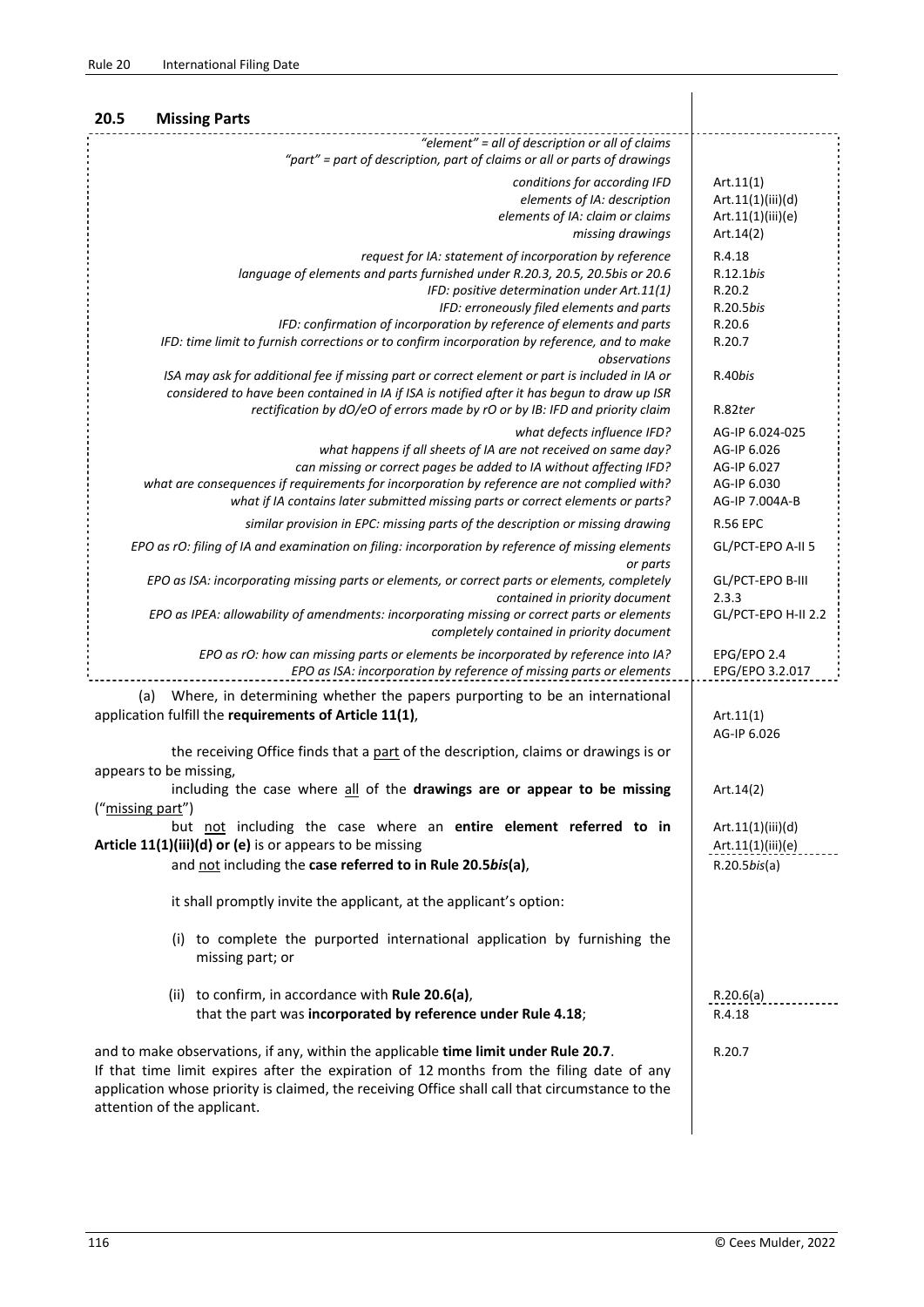| Part B Rules concerning Chapter I of the Treaty                                                                                                                                                                                                                                                                                                                                                                                                                                                                                                                                                          |                                                                                          |
|----------------------------------------------------------------------------------------------------------------------------------------------------------------------------------------------------------------------------------------------------------------------------------------------------------------------------------------------------------------------------------------------------------------------------------------------------------------------------------------------------------------------------------------------------------------------------------------------------------|------------------------------------------------------------------------------------------|
| Where, following an invitation under paragraph (a) or otherwise, the applicant<br>(b)<br>furnishes to the receiving Office,                                                                                                                                                                                                                                                                                                                                                                                                                                                                              | 'otherwise':<br>initiative of<br>applicant                                               |
| on or before the date on which all of the requirements of Article 11(1) are<br>fulfilled                                                                                                                                                                                                                                                                                                                                                                                                                                                                                                                 | Art.11(1)                                                                                |
| but within the applicable time limit under Rule 20.7,<br>a missing part referred to in paragraph (a) so as to complete the purported<br>international application,<br>that part shall be included in the application,                                                                                                                                                                                                                                                                                                                                                                                    | R.20.7                                                                                   |
| and the receiving Office shall accord as the international filing date the date on<br>which all of the requirements of Article 11(1) are fulfilled<br>and proceed as provided in Rule 20.2(b) and (c).                                                                                                                                                                                                                                                                                                                                                                                                   | Art.11(1)<br>AG-IP 6.026<br>R.20.2                                                       |
| Where, following an invitation under paragraph (a) or otherwise, the applicant<br>(c)<br>furnishes to the receiving Office,                                                                                                                                                                                                                                                                                                                                                                                                                                                                              | 'otherwise':<br>initiative of<br>applicant                                               |
| after the date on which all of the requirements of Article 11(1) were fulfilled<br>but within the applicable time limit under Rule 20.7,<br>a missing part referred to in paragraph (a) so as to complete the international<br>application,                                                                                                                                                                                                                                                                                                                                                              | Art.11(1)<br>R.20.7                                                                      |
| that part shall be included in the application,<br>and the receiving Office shall correct the international filing date to the date on<br>which the receiving Office received that part,                                                                                                                                                                                                                                                                                                                                                                                                                 | AG-IP 6.026<br>AG-IP 6.030<br>AG-IP 7.004B                                               |
| notify the applicant accordingly and proceed as provided for in the<br>Administrative Instructions.                                                                                                                                                                                                                                                                                                                                                                                                                                                                                                      |                                                                                          |
| (d) Where, following an invitation under paragraph (a) or otherwise, a part referred<br>to in paragraph (a) is,                                                                                                                                                                                                                                                                                                                                                                                                                                                                                          | 'otherwise':<br>initiative of<br>applicant                                               |
| under Rule 20.6(b),<br>considered to have been contained in the purported international application<br>on the date on which one or more elements referred to in Article 11(1)(iii) were first<br>received by the receiving Office,<br>the receiving Office shall accord as the international filing date the date on<br>which all of the requirements of Article 11(1) are fulfilled<br>and proceed as provided in Rule 20.2(b) and (c).                                                                                                                                                                 | R.20.6<br>Art.11(1)(iii)<br>R.4.18<br>AG-IP 6.026<br>Art.11(1)<br>AG-IP 7.004B<br>R.20.2 |
| Where the international filing date has been corrected under paragraph (c), the<br>(e)<br>applicant may, in a notice submitted to the receiving Office within one month from the date<br>of the notification under paragraph (c), request that the missing part concerned be<br>disregarded,<br>in which case the missing part shall be considered not to have been furnished<br>and the correction of the international filing date under that paragraph shall be<br>considered not to have been made,<br>and the receiving Office shall proceed as provided for in the Administrative<br>Instructions. | R.20.5(c)<br>AG-IP 6.025<br>AG-IP 6.030                                                  |
|                                                                                                                                                                                                                                                                                                                                                                                                                                                                                                                                                                                                          |                                                                                          |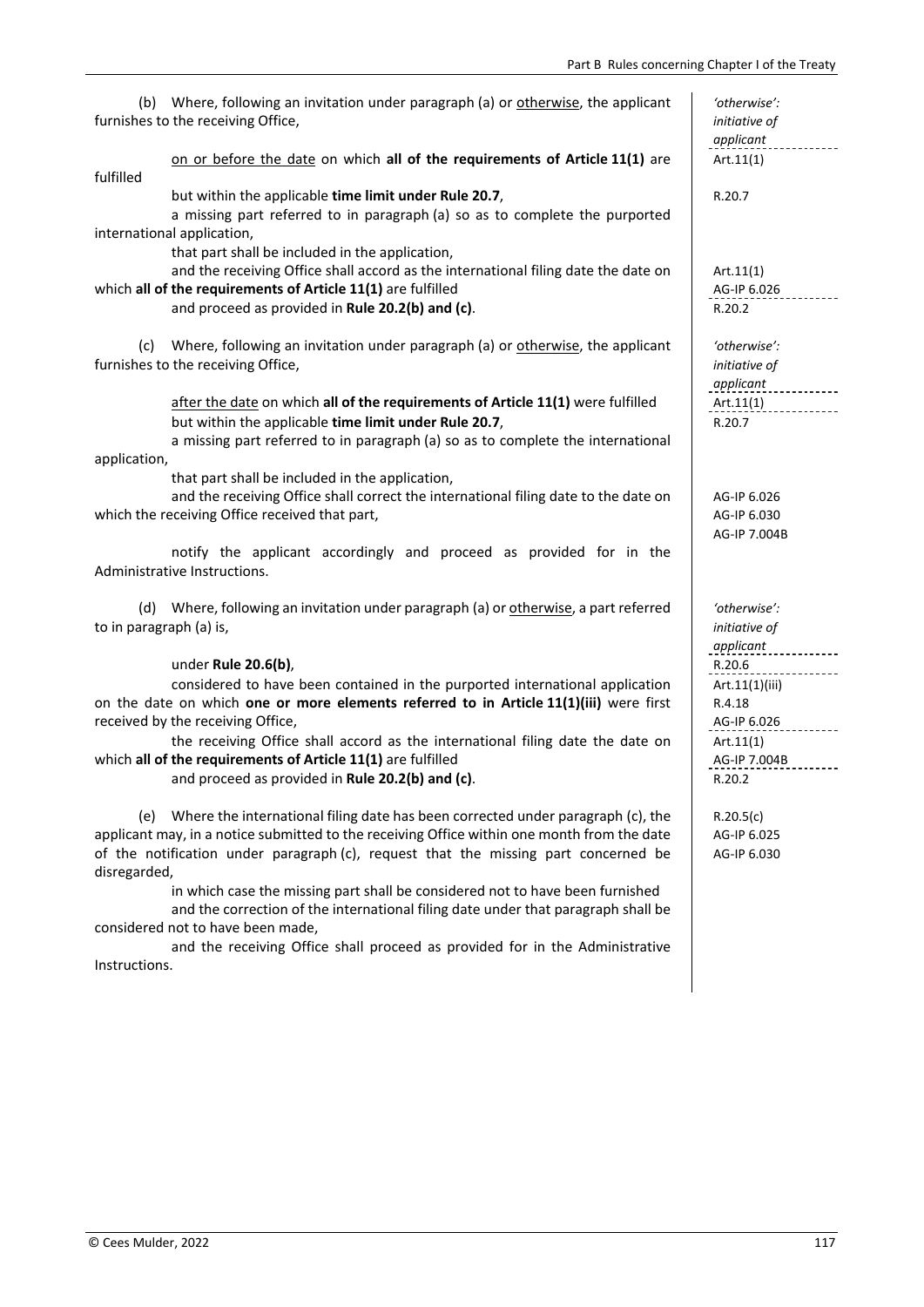| 20.5bis Erroneously Filed Elements and Parts                                                                                                                                                                                                                                                                      |                                            |
|-------------------------------------------------------------------------------------------------------------------------------------------------------------------------------------------------------------------------------------------------------------------------------------------------------------------|--------------------------------------------|
| "element" = all of description or all of claims<br>"part" = part of description, part of claims or all or parts of drawings                                                                                                                                                                                       |                                            |
| conditions for according IFD<br>elements of IA                                                                                                                                                                                                                                                                    | Art.11(1)<br>Art.11(1)(iii)                |
| missing drawings                                                                                                                                                                                                                                                                                                  | Art.14(2)                                  |
| request for IA: statement of incorporation by reference<br>language of elements and parts furnished under R.20.3, 20.5, 20.5bis or 20.6<br>translation of IA for purpose of IS                                                                                                                                    | R.4.18<br>R.12.1bis<br>R.12.3              |
| translation of IA for purpose of international publication                                                                                                                                                                                                                                                        | R.12.4                                     |
| obligation to submit copy of earlier national or international application<br>IFD: defects under Art.11(1)<br>IFD: missing parts                                                                                                                                                                                  | R.17.1<br>R.20.3<br>R.20.5                 |
| IFD: confirmation of incorporation by reference of elements and parts<br>IFD: time limit to furnish corrections or to confirm incorporation by reference, and to make<br>observations                                                                                                                             | R.20.6<br>R.20.7                           |
| ISA may ask for additional fee if missing part or correct element or part is included in IA or<br>considered to have been contained in IA if ISA is notified after it has begun to draw up ISR                                                                                                                    | R.40bis                                    |
| rectification by dO/eO of errors made by rO or by IB: IFD and priority claim                                                                                                                                                                                                                                      | R.82ter                                    |
| what happens if all sheets of IA are not received on same day?<br>can missing or correct pages be added to IA without affecting IFD?<br>what happens to erroneously filed element or part if incorporation by reference of correct<br>element or part is confirmed?                                               | AG-IP 6.026<br>AG-IP 6.027<br>AG-IP 6.029A |
| what are consequences if requirements for incorporation by reference are not complied with?<br>what if IA contains later submitted missing parts or correct elements or parts?                                                                                                                                    | AG-IP 6.030<br>AG-IP 7.004A-B              |
| similar provision in EPC: erroneously filed application documents or parts                                                                                                                                                                                                                                        | R.56a EPC                                  |
| EPO as ISA charges additional fee where inclusion of erroneously filed element/part is notified<br>to ISA only after it has begun to draw up ISR (PCT Rule 40bis $\rightarrow$ Rule 20.5bis)                                                                                                                      | RFees 2(1).2                               |
| EPO as dO/eO: Euro-PCT applications - erroneously filed elements under PCT Rule 20.5bis                                                                                                                                                                                                                           | GL/EPO C-III 1.3                           |
| EPO as rO: filing of IA and examination on filing: correction of erroneously filed elements<br>or parts                                                                                                                                                                                                           | GL/PCT-EPO A-II 6                          |
| EPO as ISA: incorporating missing parts or elements, or correct parts or elements, completely<br>contained in priority document                                                                                                                                                                                   | GL/PCT-EPO B-III<br>2.3.3                  |
| EPO as rO: how can erroneously filed elements or parts be corrected?<br>EPO as ISA: correction of erroneously filed elements or parts                                                                                                                                                                             | EPG/EPO 2.5<br>EPG/EPO 3.2.018             |
| Where, in determining whether the papers purporting to be an international<br>(a)<br>application fulfill the requirements of Article 11(1),                                                                                                                                                                       | Art.11(1)                                  |
| the receiving Office finds that an entire element referred to in                                                                                                                                                                                                                                                  | Art.11(1)(iii)(d)                          |
| Article 11(1)(iii)(d) or (e) has or appears to have been erroneously filed,<br>or that a part of the description, claims or drawings has or appears to have been<br>erroneously filed,                                                                                                                            | Art.11(1)(iii)(e)                          |
| including the case where all drawings have or appear to have been erroneously<br>filed ("erroneously filed element or part"),                                                                                                                                                                                     | Art.14(2)                                  |
| it shall promptly invite the applicant, at the applicant's option:                                                                                                                                                                                                                                                |                                            |
| (i) to correct the purported international application by furnishing the correct<br>element or part; or                                                                                                                                                                                                           |                                            |
| (ii) to confirm, in accordance with Rule 20.6(a),                                                                                                                                                                                                                                                                 | R.20.6(a)<br>EPG/EPO 2.5.003               |
| that the correct element or part was incorporated by reference under<br><b>Rule 4.18;</b>                                                                                                                                                                                                                         | R.4.18                                     |
| and to make observations, if any, within the applicable time limit under Rule 20.7.<br>If that time limit expires after the expiration of 12 months from the filing date of any<br>application whose priority is claimed, the receiving Office shall call that circumstance to the<br>attention of the applicant. | R.20.7                                     |

 $\overline{\phantom{a}}$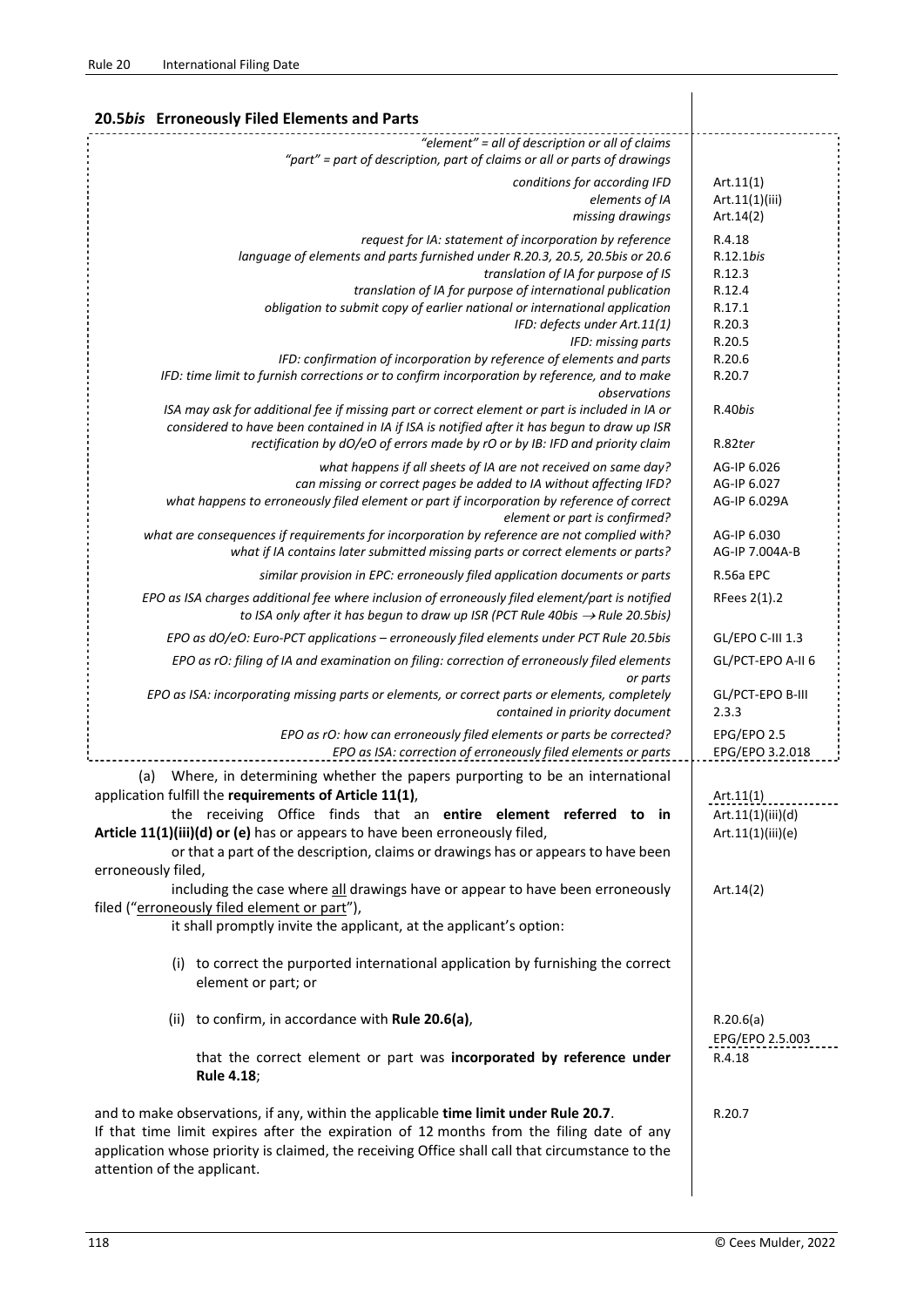$\mathcal{A}$ 

 $\mathcal{A}$ 

 $\mathcal{A}$ 

 $\mathcal{A}$ 

 $\mathcal{A}$ 

 $\mathcal{A}$ 

 $\mathcal{A}$ 

 $\mathcal{A}$ 

 $\mathcal{A}$ 

(b) Where, following an invitation under paragraph (a) or otherwise, the applicant furnishes to the receiving Office,

## on or before the date on which **all of the requirements of Article 11(1)** are fulfilled

but within the applicable **time limit under Rule 20.7**, R.20.7

 a correct element or part so as to correct the purported international application,

that correct element or part shall be included in the application,

 the erroneously filed element or part concerned shall be removed from the application

 and the receiving Office shall accord as the international filing date the date on which **all of the requirements of Article 11(1)** are fulfilled

 and proceed as provided in **Rule 20.2(b) and (c)** and as provided for in the Administrative Instructions.

(c) Where, following an invitation under paragraph (a) or otherwise, the applicant furnishes to the receiving Office,

after the date on which **all of the requirements of Article 11(1)** were fulfilled Art.11(1)

but within the applicable **time limit under Rule 20.7**, R.20.7

a correct element or part so as to correct the international application,

that correct element or part shall be included in the application,

 the erroneously filed element or part concerned shall be removed from the application,

 and the receiving Office shall correct the international filing date to the date on which the receiving Office received that correct element or part,

 notify the applicant accordingly and proceed as provided for in the Administrative Instructions.

(d) Where, following an invitation under paragraph (a) or otherwise, a correct element or part is,

under **Rule 20.6(b)**,  $\vert$  **R.20.6(b)** 

 considered to have been contained in the purported international application on the date on which **one or more elements referred to in Article 11(1)(iii)** were first received by the receiving Office,

 the erroneously filed element or part concerned shall remain in the application, and the receiving Office shall accord as the international filing date the date on which **all of the requirements of Article 11(1)** are fulfilled

 and proceed as provided in **Rule 20.2(b) and (c)** and as provided for in the Administrative Instructions.

(e) Where the international filing date has been corrected under paragraph (c), the applicant may, in a notice submitted to the receiving Office within one month from the date of the notification under paragraph (c), request that the correct element or part be disregarded,

 in which case the correct element or part shall be considered not to have been furnished,

 the erroneously filed element or part concerned shall be considered not to have been removed from the application

 and the correction of the international filing date under paragraph (c) shall be considered not to have been made,

 and the receiving Office shall proceed as provided for in the Administrative Instructions.

 *'otherwise': initiative of applicant* Art.11(1) EPG/EPO 2.5.002

 Art.11(1) AG-IP 6.026 R.20.2

 *'otherwise': initiative of applicant* EPG/EPO 2.5.002

 AG‐IP 6.026 AG‐IP 6.030 AG‐IP 7.004B

 *'otherwise': initiative of applicant*

Art.11(1)(iii) R.4.18

 Art.11(1) AG-IP 6.026 R.20.2(b), (c) AG‐IP 6.029A

 R.20.5*bis*(c) AG‐IP 6.025 AG‐IP 6.030 AG‐IP 7.004B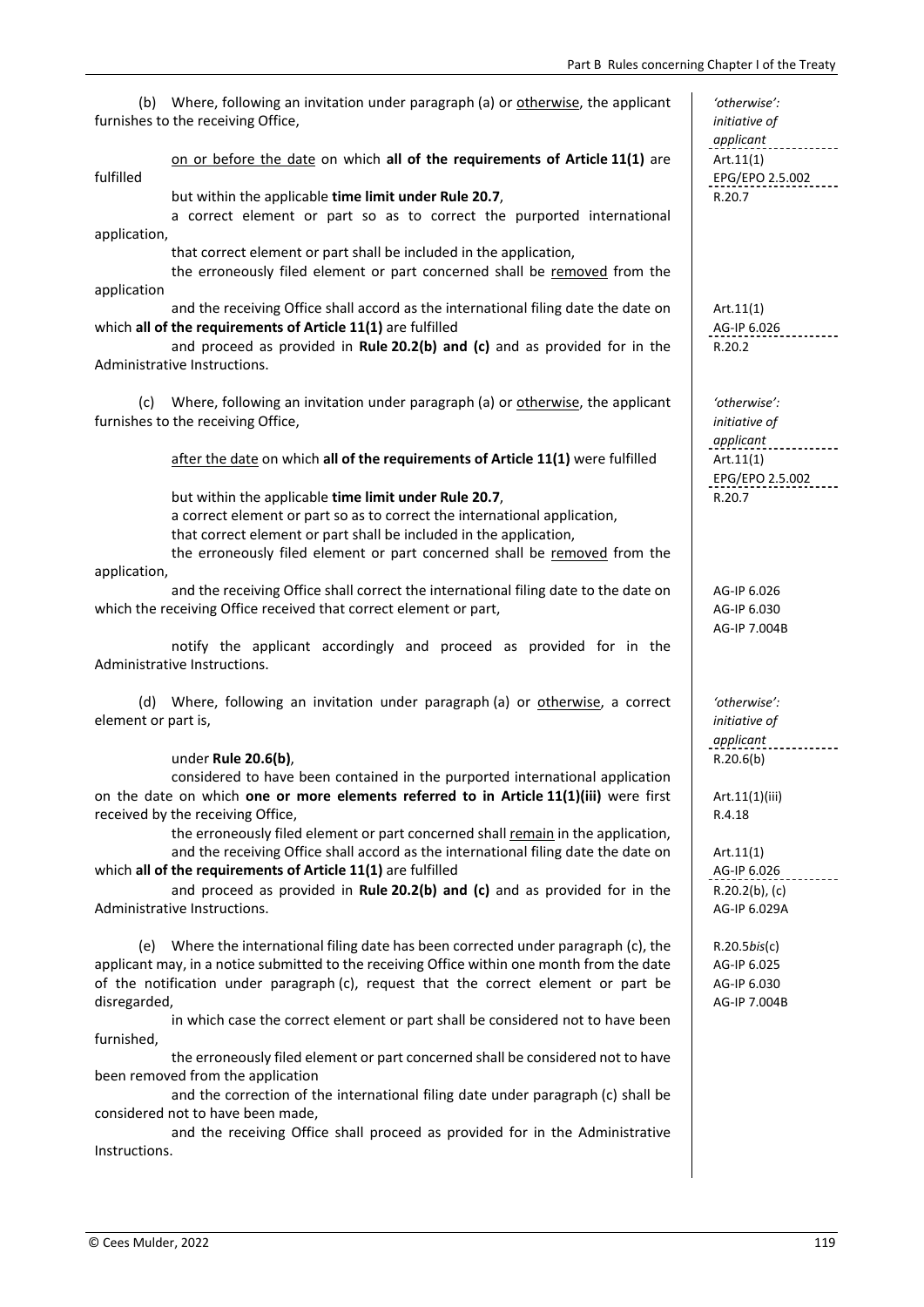| <b>Confirmation of Incorporation by Reference of Elements and Parts</b><br>20.6                                                                                                                                                                                                                                                                                                                                                                                                                                               |                                                                                              |
|-------------------------------------------------------------------------------------------------------------------------------------------------------------------------------------------------------------------------------------------------------------------------------------------------------------------------------------------------------------------------------------------------------------------------------------------------------------------------------------------------------------------------------|----------------------------------------------------------------------------------------------|
| "element" = all of description or all of claims<br>"part" = part of description, part of claims or all or parts of drawings                                                                                                                                                                                                                                                                                                                                                                                                   |                                                                                              |
| conditions for according IFD<br>elements of IA                                                                                                                                                                                                                                                                                                                                                                                                                                                                                | Art.11(1)<br>Art.11(1)(iii)                                                                  |
| request for IA: statement of incorporation by reference<br>language of elements and parts furnished under R.20.3, 20.5, 20.5bis or 20.6<br>translation of IA for purpose of IS<br>translation of IA for purpose of international publication<br>obligation to submit copy of earlier national or international application<br>IFD: defects under Art.11(1)<br>IFD: missing parts<br>IFD: erroneously filed elements and parts<br>IFD: time limit to furnish corrections or to confirm incorporation by reference, and to make | R.4.18<br>R.12.1bis<br>R.12.3<br>R.12.4<br>R.17.1<br>R.20.3<br>R.20.5<br>R.20.5bis<br>R.20.7 |
| observations<br>rectification by dO/eO of errors made by rO or by IB: IFD and priority claim                                                                                                                                                                                                                                                                                                                                                                                                                                  | R.82ter                                                                                      |
| what date is accorded as IFD?<br>what defects influence IFD?<br>how should missing or correct elements or parts be incorporated by reference into IA<br>what is time limit for confirming incorporation by reference of missing or correct elements<br>or parts?                                                                                                                                                                                                                                                              | AG-IP 6.008<br>AG-IP 6.024-025<br>AG-IP 6.028<br>AG-IP 6.029                                 |
| EPO as rO: filing of IA and examination on filing: incorporation by reference of missing elements<br>or parts                                                                                                                                                                                                                                                                                                                                                                                                                 | GL/PCT-EPO A-II 5                                                                            |
| EPO as IPEA: allowability of amendments: incorporating missing or correct parts or elements<br>completely contained in priority document                                                                                                                                                                                                                                                                                                                                                                                      | GL/PCT-EPO H-II 2.2                                                                          |
| The applicant may submit to the receiving Office, within the applicable time<br>(a)<br>limit under Rule 20.7,                                                                                                                                                                                                                                                                                                                                                                                                                 | R.20.7<br>AG-IP 6.024                                                                        |
| a written notice confirming that an element or part is incorporated by<br>reference in the international application under Rule 4.18, accompanied by:                                                                                                                                                                                                                                                                                                                                                                         | R.4.18<br>AG-IP 6.028                                                                        |
| (i) a sheet or sheets embodying the entire element as contained in the earlier<br>application or embodying the part concerned;                                                                                                                                                                                                                                                                                                                                                                                                | R.12.1bis                                                                                    |
| (ii) where the applicant has not already complied with Rule 17.1(a), (b) or<br>(b-bis) in relation to the priority document, a copy of the earlier application as filed;                                                                                                                                                                                                                                                                                                                                                      | R.17.1                                                                                       |
| (iii) where the earlier application is not in the language in which the<br>international application is filed, a translation of the earlier application into that language                                                                                                                                                                                                                                                                                                                                                    | AG-IP 6.028                                                                                  |
| or, where a translation of the international application is required under Rule 12.3(a) or<br>12.4(a), a translation of the earlier application into both the language in which the<br>international application is filed and the language of that translation; and                                                                                                                                                                                                                                                           | R.12.3(a)<br>R.12.4(a)                                                                       |
| (iv) in the case of a part of the description, claims or drawings, an indication as<br>to where that part is contained in the earlier application and, where applicable, in any<br>translation referred to in item (iii).                                                                                                                                                                                                                                                                                                     |                                                                                              |
| (b) Where the receiving Office finds that the requirements of Rule 4.18 and<br>paragraph (a) have been complied with and that the element or part referred to in<br>paragraph (a) is completely contained in the earlier application concerned,<br>that element or part shall be considered to have been contained in the<br>purported international application on the date on which one or more elements referred to<br>in Article 11(1)(iii) were first received by the receiving Office.                                  | R.4.18<br>Art.11(1)(iii)<br>R.4.18                                                           |
| Where the receiving Office finds that a requirement under Rule 4.18 or<br>(C)<br>paragraph (a) has not been complied with or that the element or part referred to in<br>paragraph (a) is not completely contained in the earlier application concerned,<br>the receiving Office shall proceed as provided for in Rule 20.3(b)(i), 20.5(b),                                                                                                                                                                                    | R.4.18<br>R.20.3                                                                             |
| 20.5(c), 20.5bis(b) or 20.5bis(c), as the case may be.                                                                                                                                                                                                                                                                                                                                                                                                                                                                        | R.20.5<br>20.5bis(b), (c)                                                                    |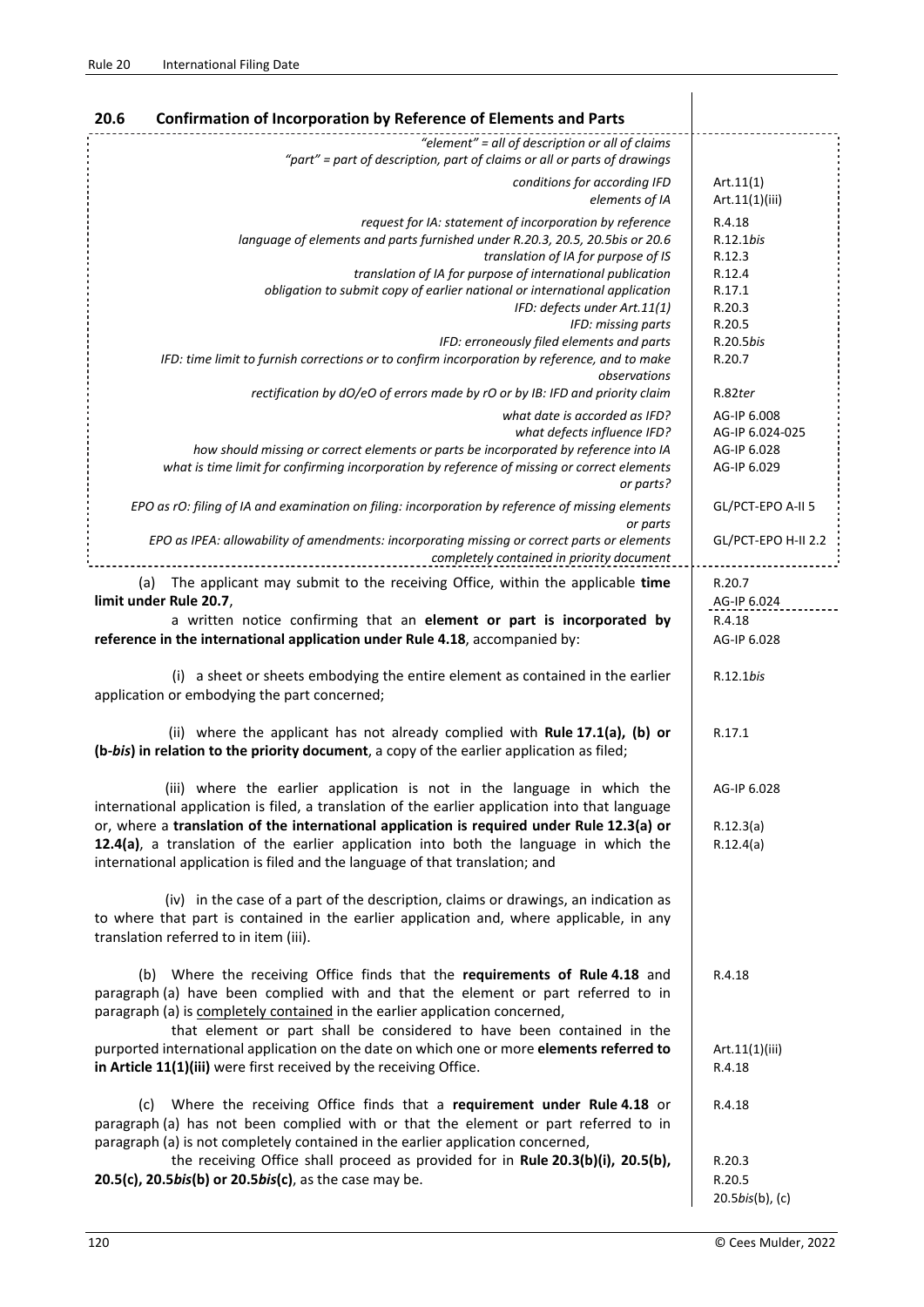| <b>Time Limit</b><br>20.7                                                                                                                                                                                                                                                                                                                                                                                                                                                                                                                                        |                                                                            |
|------------------------------------------------------------------------------------------------------------------------------------------------------------------------------------------------------------------------------------------------------------------------------------------------------------------------------------------------------------------------------------------------------------------------------------------------------------------------------------------------------------------------------------------------------------------|----------------------------------------------------------------------------|
| conditions for according IFD<br>elements of IA: description<br>elements of IA: claim or claims<br>rO invites applicant to correct within prescribed time limit                                                                                                                                                                                                                                                                                                                                                                                                   | Art.11(1)<br>Art.11(1)(iii)(d)<br>Art.11(1)(iii)(e)<br>Art.11(2)           |
| IFD: defects under Art.11(1)<br>IFD: negative determination under Art.11(1)<br>IFD: missing parts<br>IFD: erroneously filed elements and parts<br>IFD: confirmation of incorporation by reference of elements and parts                                                                                                                                                                                                                                                                                                                                          | R.20.3<br>R.20.4<br>R.20.5<br>R.20.5bis<br>R.20.6                          |
| what happens if all sheets of IA are not received on same day?<br>what is time limit for confirming incorporation by reference of missing or correct elements<br>or parts?                                                                                                                                                                                                                                                                                                                                                                                       | AG-IP 6.026<br>AG-IP 6.029                                                 |
| what are effects of successful incorporation of missing or correct elements or parts<br>on dOs/eOs?                                                                                                                                                                                                                                                                                                                                                                                                                                                              | AG-IP 6.031                                                                |
| EPO as rO: filing of IA and examination on filing: incorporation by reference of missing elements<br>or parts                                                                                                                                                                                                                                                                                                                                                                                                                                                    | GL/PCT-EPO A-II 5                                                          |
| EPO as rO: filing of IA and examination on filing: correction of erroneously filed elements<br>or parts                                                                                                                                                                                                                                                                                                                                                                                                                                                          | GL/PCT-EPO A-II 6                                                          |
| (a) The applicable time limit referred to in Rules 20.3(a) and (b), 20.4, 20.5(a), (b)<br>and (c), 20.5bis(a), (b) and (c), and 20.6(a) shall be:                                                                                                                                                                                                                                                                                                                                                                                                                | R.20.3<br>R.20.4<br>R.20.5<br>R.20.5bis<br>R.20.6                          |
| (i) where an invitation under Rule 20.3(a), 20.5(a) or 20.5bis(a), as applicable,<br>was sent to the applicant, two months from the date of the invitation;                                                                                                                                                                                                                                                                                                                                                                                                      | R.20.3<br>R.20.5<br>R.20.5bis                                              |
| (ii) where no such invitation was sent to the applicant, two months from the<br>date on which one or more elements referred to in Article 11(1)(iii) were first received by<br>the receiving Office.                                                                                                                                                                                                                                                                                                                                                             | Art.11(1)(iii)                                                             |
| Where neither a correction under Article 11(2)<br>(b)<br>nor a notice under Rule 20.6(a) confirming the incorporation by reference<br>of an element referred to in Article 11(1)(iii)(d) or (e) is received by the<br>receiving Office prior to the expiration of the applicable time limit under paragraph (a),<br>any such correction or notice received by that Office after the expiration of that<br>time limit but before it sends a notification to the applicant under Rule 20.4(i) shall be<br>considered to have been received within that time limit. | Art.11(2)<br>R.20.6<br>Art.11(1)(iii)(d)<br>Art.11(1)(iii)(e)<br>R.20.4(i) |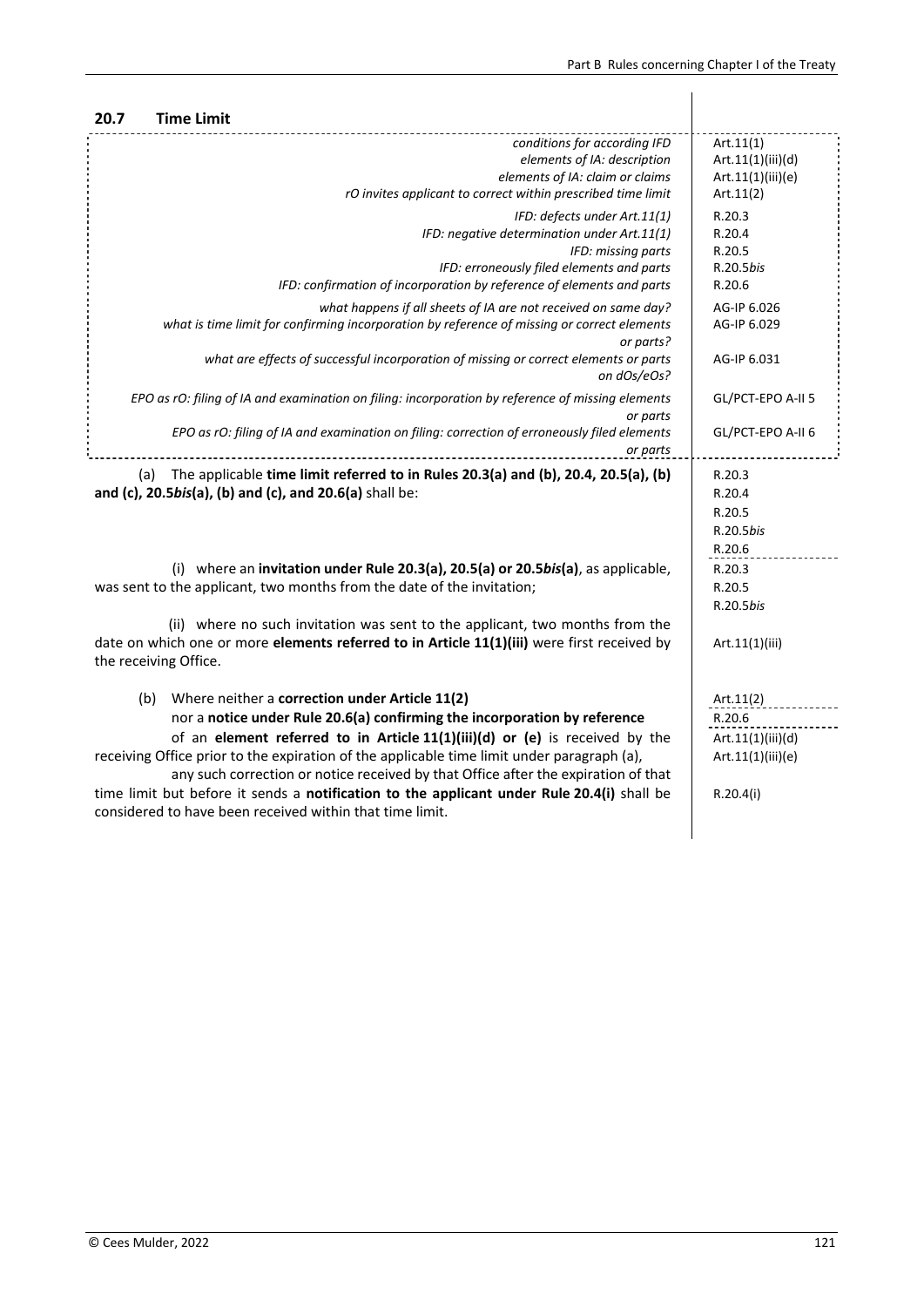| 20.8<br><b>Incompatibility with National Laws</b>                                                                                                                                                                                                                                                                                                                                                                                                           |                                                                        |
|-------------------------------------------------------------------------------------------------------------------------------------------------------------------------------------------------------------------------------------------------------------------------------------------------------------------------------------------------------------------------------------------------------------------------------------------------------------|------------------------------------------------------------------------|
| conditions for according IFD<br>furnish copy and translation of IA and pay national fee to dOs                                                                                                                                                                                                                                                                                                                                                              | Art.11(1)<br>Art.22                                                    |
| request for IA: statement of incorporation by reference<br>IFD: defects under Art.11(1)<br>IFD: missing parts<br>IFD: erroneously filed elements and parts<br>IFD: confirmation of incorporation by reference of elements and parts<br>application of certain Rules to procedures before eOs<br>rectification by dO/eO of errors made by rO or by IB: IFD and priority claim                                                                                | R.4.18<br>R.20.3<br>R.20.5<br>R.20.5bis<br>R.20.6<br>R.76.5<br>R.82ter |
| can missing or correct pages be added to IA without affecting IFD?<br>what are effects of successful incorporation of missing or correct elements or parts<br>on dOs/eOs?                                                                                                                                                                                                                                                                                   | AG-IP 6.027<br>AG-IP 6.031                                             |
| how should request for restoration of right of priority be filed with dO?                                                                                                                                                                                                                                                                                                                                                                                   | AG-NP 6.008                                                            |
| EPO as rO: how can erroneously filed elements or parts be corrected?                                                                                                                                                                                                                                                                                                                                                                                        | EPG/EPO 2.5                                                            |
| If, on October 5, 2005, any of Rules 20.3(a)(ii) and (b)(ii), 20.5(a)(ii) and (d), and<br>(a)<br>20.6 are not compatible with the national law applied by the receiving Office, the<br>Rules concerned shall not apply to an international application filed with that receiving<br>Office for as long as they continue not to be compatible with that law, provided that the said<br>Office informs the International Bureau accordingly by April 5, 2006. | R.20.3<br>R.20.5<br>R.20.6                                             |
| The information received shall be promptly published by the International<br>Bureau in the Gazette.                                                                                                                                                                                                                                                                                                                                                         | [see Annex 5]                                                          |
| $(a-bis)$ If, on October 9, 2019, any of Rules 20.5bis(a)(ii) and (d) are not compatible<br>with the national law applied by the receiving Office,                                                                                                                                                                                                                                                                                                          | R.20.5 <i>bis</i> (a)(ii)<br>R.20.5bis(d)<br>EPG/EPO 2.5.003           |
| the Rules concerned shall not apply to an international application filed with<br>that receiving Office for as long as they continue not to be compatible with that law,<br>provided that the said Office informs the International Bureau accordingly by April 9, 2020.<br>The information received shall be promptly published by the International<br>Bureau in the Gazette.                                                                             | [see Annex 5]                                                          |
| (a-ter) Where an element or a part cannot be incorporated by reference in the<br>international application under Rules 4.18 and 20.6 because of the operation of<br>paragraph (a) or paragraph (a-bis) of this Rule,<br>the receiving Office shall proceed as provided for in Rule 20.3(b)(i), 20.5(b),<br>20.5(c), 20.5bis(b) or 20.5bis(c), as the case may be.                                                                                           | R.4.18<br>R.20.6<br>R.20.3<br>R.20.5                                   |
| Where the receiving Office proceeds as provided for in Rule 20.5(c) or<br>20.5bis(c), the applicant may proceed as provided for in Rule 20.5(e) or 20.5bis(e), as the<br>case may be.                                                                                                                                                                                                                                                                       | R.20.5bis<br>R.20.5<br>R.20.5bis                                       |
| (b) If, on October 5, 2005, any of Rules 20.3(a)(ii) and (b)(ii), 20.5(a)(ii) and (d), and<br>20.6 are not compatible with the national law applied by the designated Office,                                                                                                                                                                                                                                                                               | R.20.3<br>R.20.5<br>R.20.6                                             |
| the Rules concerned shall not apply in respect of that Office in relation to an<br>international application in respect of which the acts referred to in Article 22 have been<br>performed before that Office for as long as they continue not to be compatible with that<br>law, provided that the said Office informs the International Bureau accordingly by April 5,<br>2006.                                                                           | Art.22                                                                 |
| The information received shall be promptly published by the International<br>Bureau in the Gazette.                                                                                                                                                                                                                                                                                                                                                         | [see Annex 5]                                                          |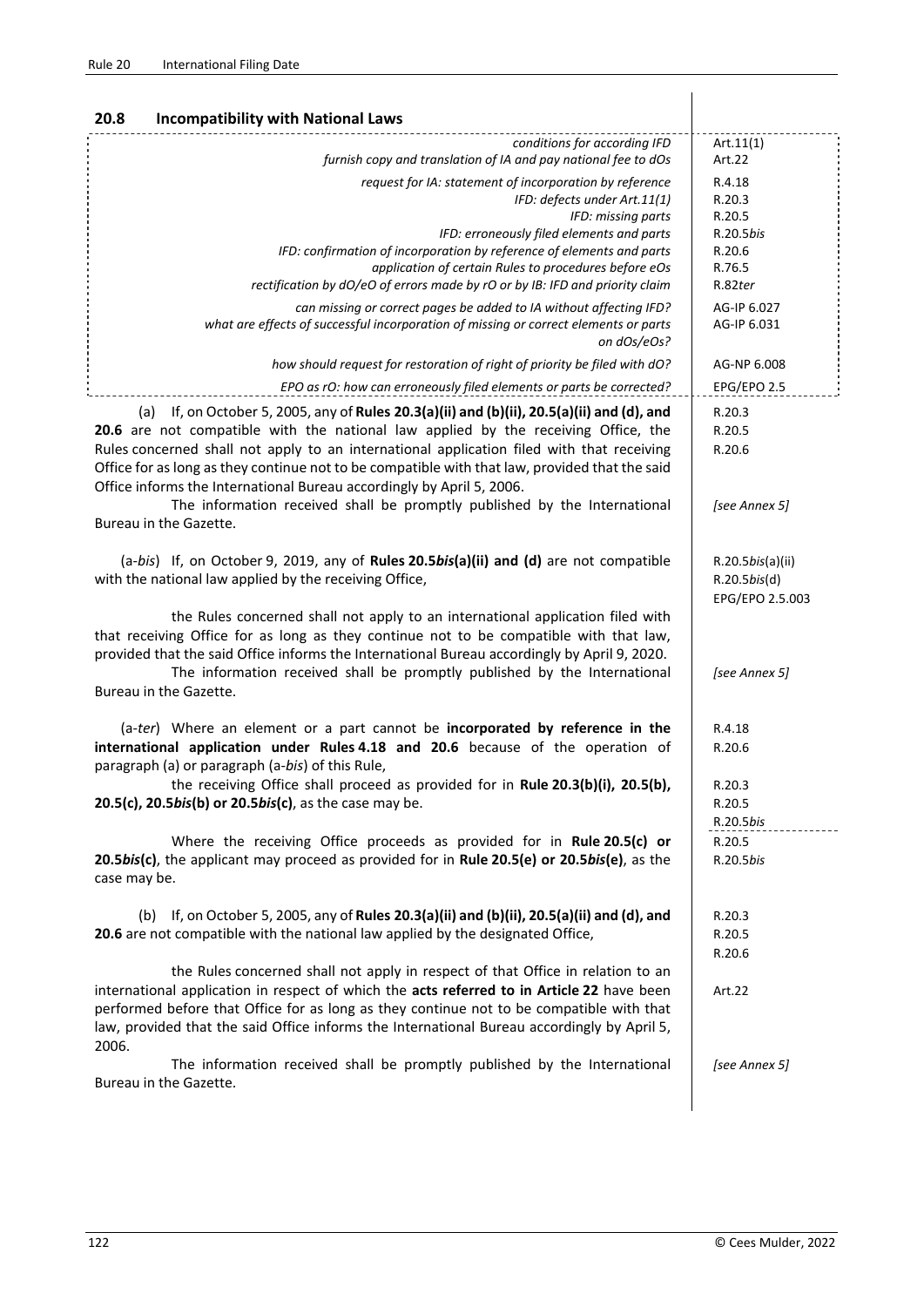| (b-bis) If, on October 9, 2019, any of Rules 20.5bis(a)(ii) and (d) are not compatible<br>with the national law applied by the designated Office,<br>the Rules concerned shall not apply in respect of that Office in relation to an<br>international application in respect of which the acts referred to in Article 22 have been         | R.20.5bis(a)(ii)<br>$R.20.5$ bis(d)<br>Art.22 |
|--------------------------------------------------------------------------------------------------------------------------------------------------------------------------------------------------------------------------------------------------------------------------------------------------------------------------------------------|-----------------------------------------------|
| performed before that Office for as long as they continue not to be compatible with that<br>law, provided that the said Office informs the International Bureau accordingly by April 9,<br>2020.<br>The information received shall be promptly published by the International                                                              | [see Annex 5]                                 |
| Bureau in the Gazette.                                                                                                                                                                                                                                                                                                                     |                                               |
| Where an element or part is considered to have been incorporated by reference<br>(c)<br>in the international application by virtue of a finding of the receiving Office under<br>Rule 20.6(b),                                                                                                                                             | R.20.6                                        |
| but that incorporation by reference does not apply to the international<br>application for the purposes of the procedure before a designated Office because of the<br>operation of paragraph (b) or paragraph (b-bis) of this Rule,                                                                                                        | AG-IP 6.031                                   |
| the designated Office may treat the application as if the international filing date<br>had been accorded under Rule 20.3(b)(i), 20.5(b) or 20.5bis(b),                                                                                                                                                                                     | R.20.3<br>R.20.5<br>R.20.5bis                 |
| or corrected under Rule 20.5(c) or 20.5bis(c), as the case may be,                                                                                                                                                                                                                                                                         | R.20.5<br>R.20.5bis                           |
| provided that Rule 82ter.1(c) and (d) shall apply mutatis mutandis.                                                                                                                                                                                                                                                                        | R.82ter.1(c), (d)                             |
| Rule 21<br><b>Preparation of Copies</b>                                                                                                                                                                                                                                                                                                    |                                               |
| rO<br>rO: transmittal of IA to IB and ISA                                                                                                                                                                                                                                                                                                  | Art.10<br>Art.12                              |
| rO may require that IA is filed in 2 or 3 copies                                                                                                                                                                                                                                                                                           | R.11.1(b)                                     |
| keeping of records and files by rO, IB, ISA, IPEA<br>access to file held by IB, rO, ISA, SISA, IPEA, dO, eO                                                                                                                                                                                                                                | R.93<br>R.94                                  |
| in how many copies must IA be filed?<br>applicant must furnish translation of IA if IA is filed in language accepted by rO but not by ISA<br>applicant must furnish translation of IA if IA is filed in language accepted by rO and by ISA but<br>which is not also language of publication                                                | AG-IP 5.179-180<br>AG-IP 5.181<br>AG-IP 5.182 |
| <b>Responsibility of the Receiving Office</b><br>21.1                                                                                                                                                                                                                                                                                      |                                               |
| (a) Where the international application is required to be filed in one copy, the<br>receiving Office shall be responsible for preparing the home copy and the search copy<br>required under Article 12(1).                                                                                                                                 | Art.12(1)<br>AG-IP 5.180                      |
| Where the international application is required to be filed in two copies, the<br>(b)<br>receiving Office shall be responsible for preparing the home copy.                                                                                                                                                                                | AG-IP 5.180                                   |
| If the international application is filed in less than the number of copies required<br>(c)<br>under Rule 11.1(b), the receiving Office shall be responsible for the prompt preparation of<br>the number of copies required, and shall have the right to fix a fee for performing that task<br>and to collect such fee from the applicant. | R.11.1(b)                                     |
| <b>Certified Copy for the Applicant</b><br>21.2                                                                                                                                                                                                                                                                                            |                                               |
| what is time limit for confirming incorporation by reference of missing or correct elements<br>or parts?                                                                                                                                                                                                                                   | AG-IP 6.029                                   |
| can applicant obtain certified copies of IA?                                                                                                                                                                                                                                                                                               | AG-IP 6.060                                   |
| Against payment of a fee, the receiving Office shall furnish to the applicant, on<br>request, certified copies of the international application as filed and of any corrections<br>thereto.                                                                                                                                                |                                               |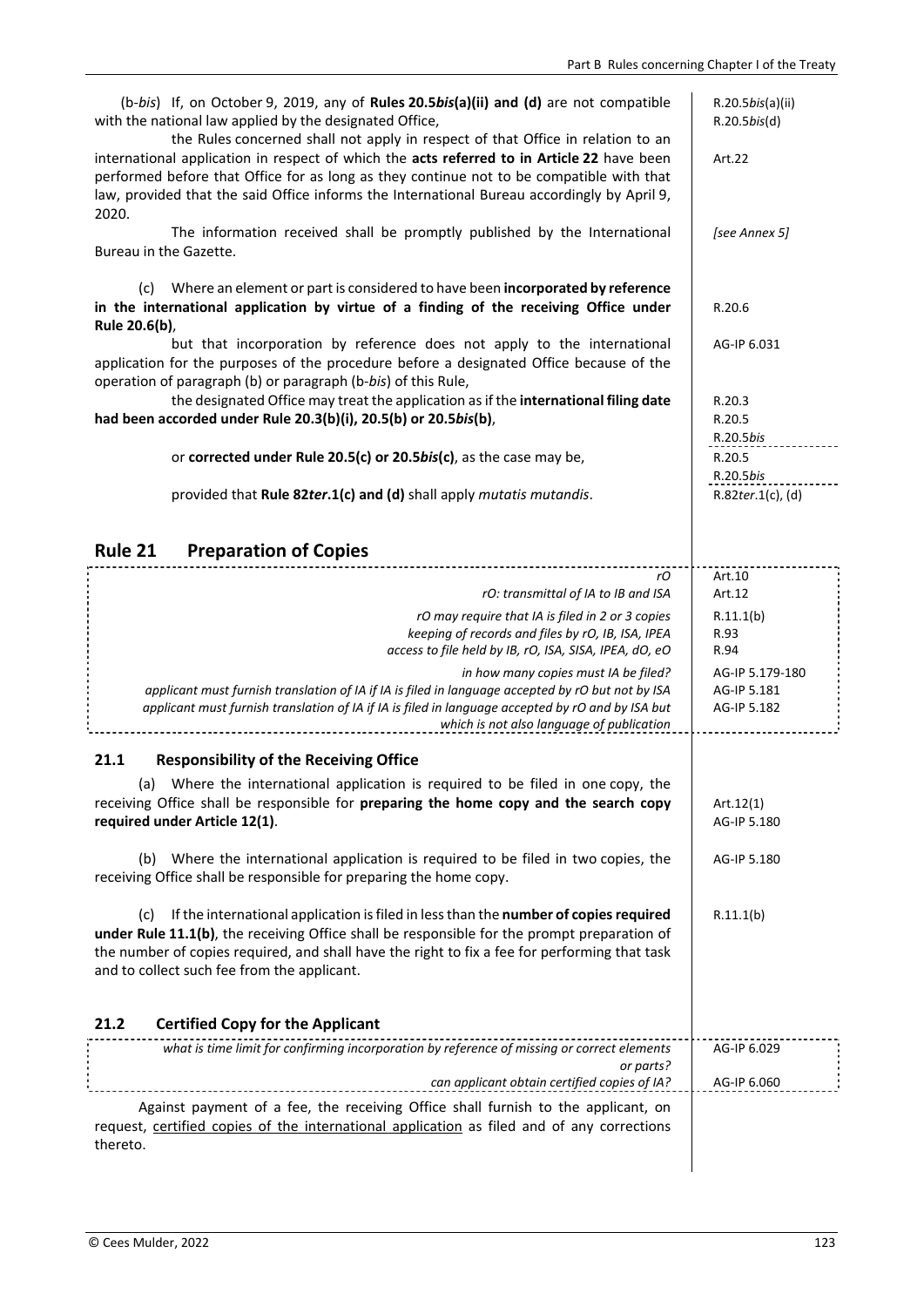| Rule 22<br><b>Transmittal of the Record Copy and Translation</b>                                                                                                                                                                                                                                                                                                                                                                                                                                      |                                                                     |
|-------------------------------------------------------------------------------------------------------------------------------------------------------------------------------------------------------------------------------------------------------------------------------------------------------------------------------------------------------------------------------------------------------------------------------------------------------------------------------------------------------|---------------------------------------------------------------------|
| rO<br>conditions for according IFD<br>rO: transmittal of IA to IB and ISA<br>furnish copy and translation of IA and pay national fee to dOs<br>freedom of any Contracting State to apply measures for preservation of its national security<br>what are main procedural steps at rO?                                                                                                                                                                                                                  | Art.10<br>Art.11(1)<br>Art.12<br>Art.22<br>Art.27(8)<br>AG-IP 6.001 |
| 22.1<br>Procedure                                                                                                                                                                                                                                                                                                                                                                                                                                                                                     |                                                                     |
| translation for purposes of IS<br>translation of IA for purpose of international publication<br>IFD: positive determination under Art.11(1)<br>certified copy of IA for applicant<br>application of certain Rules to procedures before eOs                                                                                                                                                                                                                                                            | R.12.3<br>R.12.4<br>R.20.2<br>R.21.2<br>R.76.5                      |
| in how many copies must IA be filed?<br>applicant must furnish translation of IA if IA filed in language accepted by rO but not by ISA<br>applicant must furnish translation of IA if IA is filed in language accepted by rO and by ISA but<br>which is not also language of publication<br>can rO refuse to treat IA as such for reasons of national security?                                                                                                                                       | AG-IP 5.179-180<br>AG-IP 5.181<br>AG-IP 5.182<br>AG-IP 6.010        |
| how does applicant know whether his application has been accorded IFD or that his application<br>is not treated as IA or is considered to have been withdrawn?<br>how does record copy reach IB? what are consequences if record copy does not reach IB within                                                                                                                                                                                                                                        | AG-IP 6.011<br>AG-IP 6.057                                          |
| prescribed time limit?<br>how does IB monitor receipt of record copy?<br>what are main procedural steps at IB?                                                                                                                                                                                                                                                                                                                                                                                        | AG-IP 6.058<br>AG-IP 9.001                                          |
| If the determination under Article 11(1) is positive,<br>(a)<br>and unless prescriptions concerning national security prevent the international<br>application from being treated as such, the receiving Office shall transmit the record copy to<br>the International Bureau. Such transmittal shall be effected promptly after receipt of the<br>international application or, if a check to preserve national security must be performed, as<br>soon as the necessary clearance has been obtained. | Art.11(1)<br>R.20.2<br>Art.27(8)                                    |
| In any case, the receiving Office shall transmit the record copy in time for it to<br>reach the International Bureau by the expiration of the 13 <sup>th</sup> month from the priority date. If<br>the transmittal is effected by mail, the receiving Office shall mail the record copy not later<br>than five days prior to the expiration of the 13 <sup>th</sup> month from the priority date.                                                                                                     | AG-IP 5.181-182                                                     |
| (b) If the International Bureau has received a copy of the notification under<br>Rule 20.2(c) but is not, by the expiration of 13 months from the priority date, in possession<br>of the record copy, it shall remind the receiving Office that it should transmit the record copy<br>to the International Bureau promptly.                                                                                                                                                                           | R.20.2                                                              |
| If the International Bureau has received a copy of the notification under<br>(c)<br>Rule 20.2(c) but is not, by the expiration of 14 months from the priority date, in possession<br>of the record copy, it shall notify the applicant and the receiving Office accordingly.                                                                                                                                                                                                                          | R.20.2                                                              |
| (d) After the expiration of 14 months from the priority date, the applicant may<br>request the receiving Office to certify a copy of his international application as being<br>identical with the international application as filed and may transmit such certified copy to<br>the International Bureau.                                                                                                                                                                                             | R.21.2                                                              |
| Any certification under paragraph (d) shall be free of charge and may be refused<br>(e)<br>only on any of the following grounds:                                                                                                                                                                                                                                                                                                                                                                      | AG-IP 6.058                                                         |
| (i) the copy which the receiving Office has been requested to certify is not<br>identical with the international application as filed;                                                                                                                                                                                                                                                                                                                                                                |                                                                     |